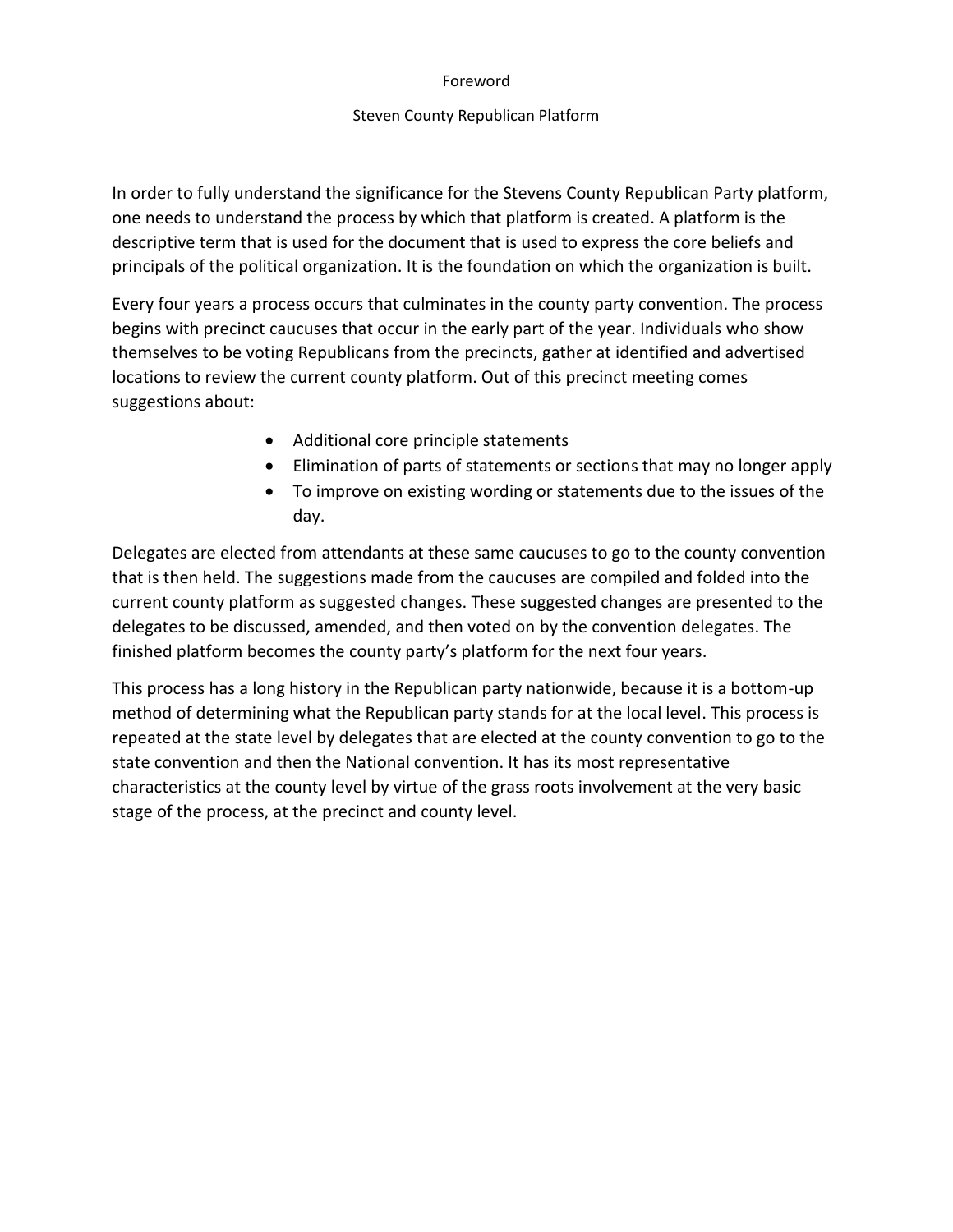## Stevens County Republican Platform

### 2020

PREAMBLE: We reaffirm the words of our founding fathers as written in the Declaration of Independence.

"We hold these truths to be self-evident, that all men are created equal, that they are endowed by their Creator with certain unalienable rights, that among these are Life, Liberty and the Pursuit of Happiness – that to secure these rights, Governments are instituted among men, deriving their just powers from the consent of the governed. That whenever any form of Government becomes destructive of these ends, it is the Right of the People to alter or to abolish it, and institute new Government, laying its foundation on such principles and organizing its powers in such form, as to them shall seem most likely to effect their Safety and Happiness."

FREE ENTERPRISE: The engine of economic growth is privately held property, used productively with inspired resourcefulness, ingenuity and innovation.

1.1 We assert that the survival of the Republic depends on advancing the Founders understanding of the "Pursuit of Happiness" as the pursuit of moral, productive and enterprising lives.

1.2 Government's responsibility is not to prop up, bail out or favor any private industry or individual, but rather to support it through a minimal regulatory climate, locally driven planning and the encouragement of the general spirit of industry throughout all levels of society.

1.3 We oppose a Washington State income tax and the Business and Occupation tax.

1.4 We support simplification and modification of the Federal Income tax system.

1.5 We believe, as a privately held entity, the Federal Reserve must be accountable to the citizens of the United States through regular and thorough audits of its assets, liabilities, ownership and performance.

1.6 We support a two-thirds approval vote of registered voters of the State of Washington before any new state taxes can be levied on its citizens.

1.7 The proper role of any welfare program is to be innovative and compassionate, with the goal of helping people to help themselves. We support personal responsibility in securing a job and recognize that many non-profit and faith-based organizations are far more effective at helping people through challenging times than government programs.

1.8 In the interest of National Security and economic independence and stability, we the people and our elected officials will follow the original intent of the Commerce Clause in the Constitution and encourage local consumption and exportation of American agricultural products and their exclusive use within the Armed Forces.

1.9 We support a national, state and local plan for energy independence, uniquely tailored to the resources available in each region, such as, but not limited to, oil, coal, biomass, nuclear, and hydroelectric and call for immediate building of the Keystone Pipeline.

1.10 We support the elimination of mandated or coerced labor union membership and/or dues.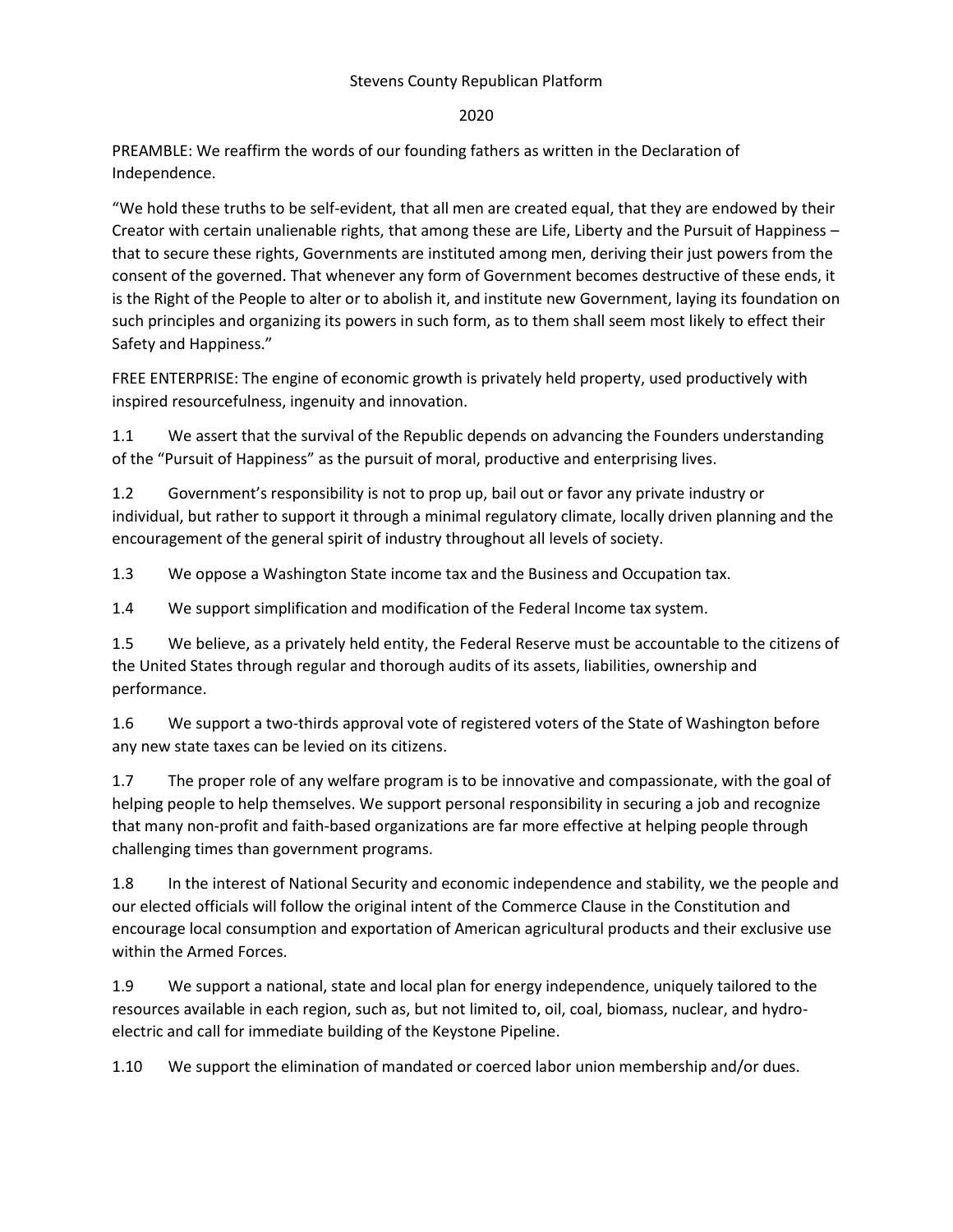1.11 We support a strong nationalistic monetary policy that takes immediate steps to lessen the interdependency of our monetary and economic systems with foreign interests or manipulation.

1.12 We recognize that Washington State's trend towards the highest minimum wage in the nation places local small businesses at a significant competitive disadvantage with other States and the rest of the world. We support a plan that would gradually transition the minimum wage to a market-driven level instead of a government regulated level. Furthermore, economic policy favoring the creation of long-term living-wage jobs should be favored over simply reducing unemployment numbers with lowpaying temporary jobs.

1.13 We believe that the encouragement of Life, Liberty and the Pursuit of Happiness was-and isinextricably connected to an individual's right to own private property.

EDUCATION: It is the ultimate responsibility of parents and individuals to make use of the highest and best educational resources available to them for the preservation of a free and productive society.

2.1 Complete control of public education should be at the local level through elected school boards.

2.2 The public education system should augment and enable the educational efforts of the parents, and should never impair or usurp it, and should not impede the ability of parents to choose public, private, charter or home-schooling options.

2.3 State Education funding should not be garnered from property taxes, but by revenue generated from state lands and assets – such as natural resource income.

2.4 All of the funding for the US Department of Education is a violation of the Constitution, and should be returned to local districts and states. The US Department of Education should be abolished.

2.5 We support an educational system that promotes reasonable testing of students in areas of reading comprehension, writing, math, science, history, economics and constitutional studies.

2.6 All students should be able to read and write the English language in order to graduate.

2.7 Public educators' pay should be based upon their performance and effectiveness.

2.8 We strongly encourage administrators, educators, coaches and para-educators to implement servant leadership as one of their dominant leadership styles, because servant leadership has been proven through doctoral research to reduce bullying and creates a more positive school environment.

FAMILY: We assert that the cornerstone of any just and enduring society is the preeminence of strong, loving families defined by the traditional view of marriage as a covenant between one man and one woman.

3.1 We oppose pornography and human trafficking in all of its forms.

3.2 We oppose lifestyle orientation and sensitivity training in our schools.

3.3 We affirm that restroom use and sports participation should be consistent with a person's biological sex.

LIFE: We recognize that every being of human origin is a person, and that all human beings possess the equal, inalienable and most fundamental right to life. Government, having derived its legitimacy from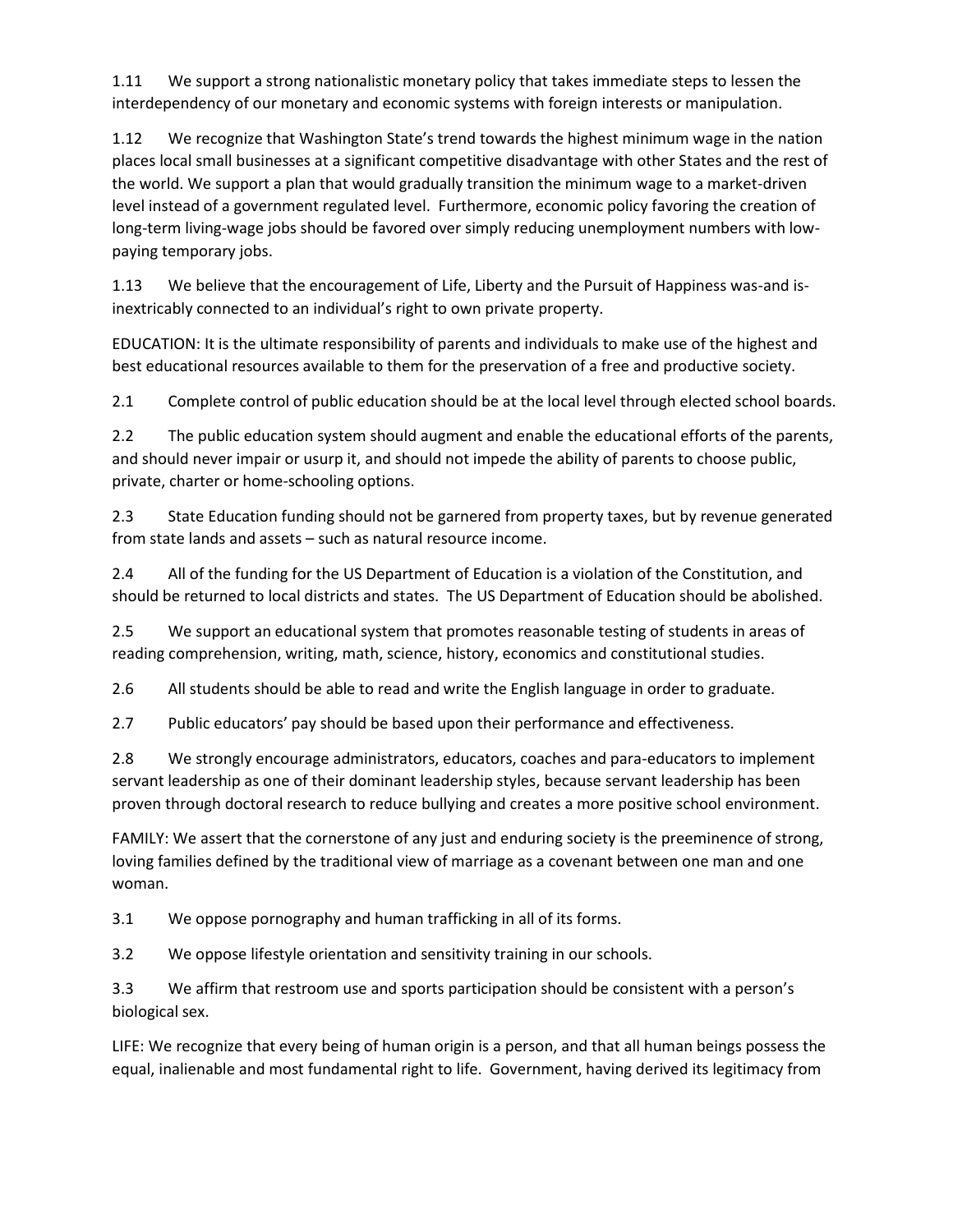the preservation of this and other inalienable rights, must protect the lives of the innocent and vulnerable among us.

4.1 We recognize the right to life of every innocent human being from the moment of conception until natural death. We hold that life is a gift of God and no one has the right to take or aid another in taking an innocent life.

4.2 We recognize that the conditions bringing a woman to consider an abortion are often catastrophic and emotionally overwhelming. We therefore encourage the growth and presence of a variety of privately funded and faith-based counseling services that provide education and support to those who may be considering an abortion regarding other options including adoption. Further compassionate support should be provided to those mothers who have had an abortion so that they may be empowered to change or overcome the circumstances that led to this choice.

4.3 The gift of Life and the liberties and inalienable rights it entails are equally granted by God to all mankind. As the party of Lincoln, we validate racial equality and categorically denounce racially prejudiced policies.

4.4 The gift of Life, and the liberties and inalienable rights it entails are equally granted by God to men and women, and we support a culture that encourages all of its citizens to rise to the peak of their potential and reject those influences that would seek to devalue anyone through sexual exploitation, objectification or discrimination.

4.5 No organization that participates in the administration of human abortion or the use of aborted human fetal tissue should receive Federal, State or Local funding of any sort or for any purpose.

HEALTHCARE: It is the inherent responsibility of each citizen to provide and prepare for his or her own healthcare needs.

5.1 Doctor and insurance plan selection should be the exclusive responsibility of each individual citizen and should in no way be mandated or assigned by any government agency. Health Savings Accounts and other personally financed options should be encouraged to facilitate individual accountability.

5.2 We categorically reject the implementation of government mandated, socialized healthcare in any form. We assert private insurance options are far superior to any government or socialized healthcare program, and strongly support the ability of insurance companies to do business across state lines, and to form "high risk pools" for those with preexisting conditions. Small businesses and individuals should be encouraged to form or utilize insurance co-ops and other non-profit options.

5.3 All medical insurance premiums should be tax deductible, and no healthcare benefit should be taxed.

5.4 We support Tort Reform legislation and other technological or innovative solutions to reduce the waste, inefficiencies, and corruption within the medical, insurance, and tort systems.

5.5 We understand that the Constitution provides for equal opportunity, not equal outcomes. We oppose the use of disparities and equity to drive healthcare policy.

5.6 We believe in family and individual rights in healthcare, to choose or decline services, without coercion or penalty.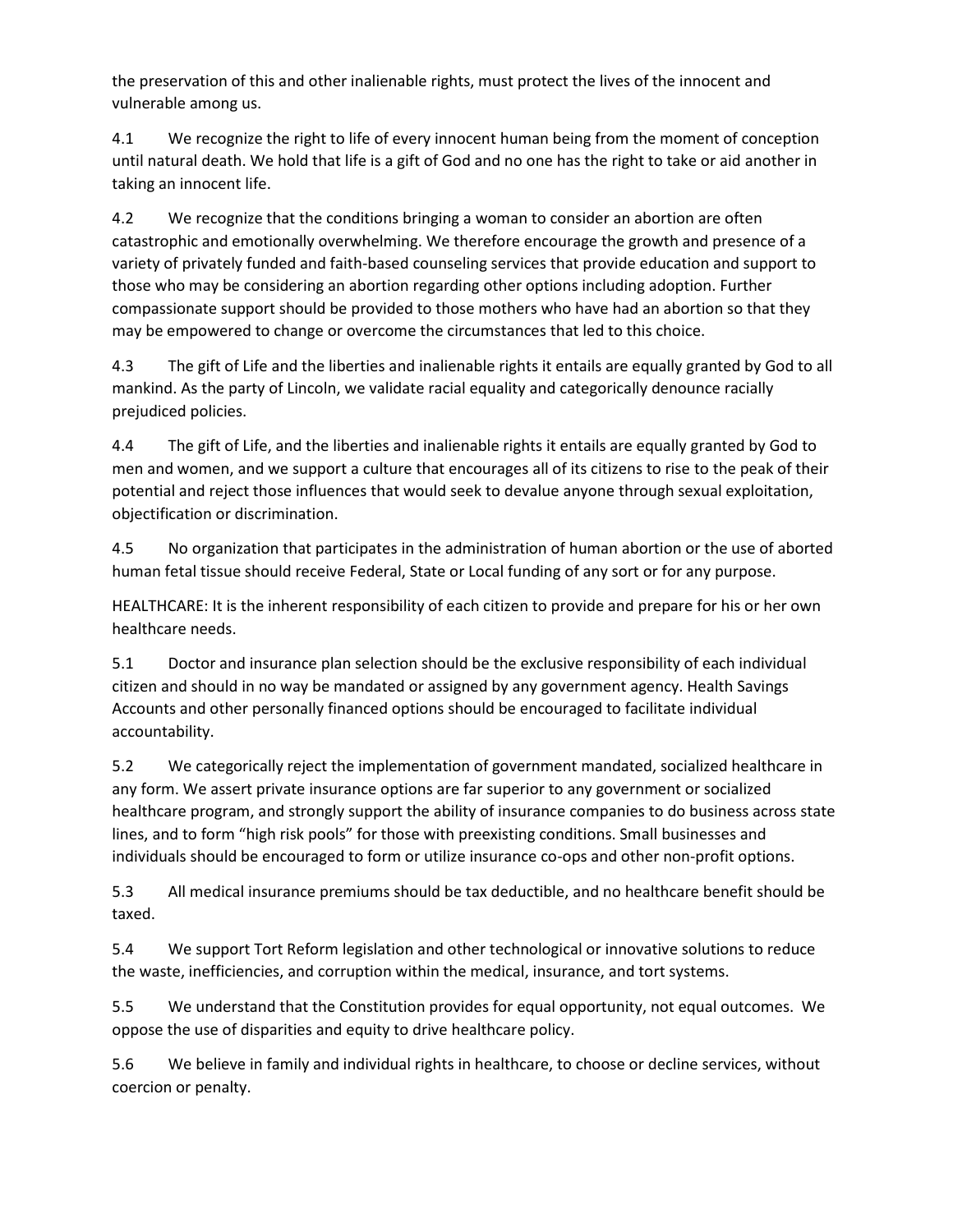CRIME AND THE SECOND AMENDMENT: It is the natural right of every lawful citizen to secure the safety of their person, lawful liberty, families and property, and the primary intent of the Second Amendment to the US Constitution was to guarantee this right through the right to keep and bear arms. Furthermore, the Fourteenth Amendment, Section I, constrains all states from infringing on any privileges and immunities guaranteed by the Constitution. Therefore, it is the federal government's obligation to ensure no state passes laws that infringe upon these privileges and immunities.

6.1 The role of local, State and Federal law enforcement or military agencies should always be to support and enhance the basic personal right to keep and bear arms, and never to usurp, replace, diminish or subjugate it.

6.2 We support swift and appropriate sentences commensurate with the crime. Criminals should pay for damage from or caused by their actions as well as the costs of their punishment. When appropriate, capital crimes should be swiftly punished with the death penalty, with a limit of three death row appeals.

6.3 We oppose the government regulation of the internet.

6.4 We oppose the legalization of marijuana, heroin, cocaine and methamphetamine.

6.5 We oppose bathroom and locker room usage policies based on gender-identification (rather than biologic reality) that criminalize measures to ensure the safety of vulnerable persons.

6.6 We support trained military personnel having the ability to carry their weapons while on duty.

- 6.7 We oppose any targeted tax on weapons or ammunition.
- 6.8 We oppose restrictions on semi-automatic firearms.
- 6.9 We support prompt passage and enactment of Kate's Law, House Resolution 3011.
- **6.10 We are totally opposed to any sanctuary cities.**

# **6.11 We support our law enforcement officers as they support the laws of the Constitution of the State of Washington.**

ENVIRONMENT AND NATURAL RESOURCES: The responsible use of our natural resources is the base from which all other industry grows, and proper stewardship of these resources is the guarantee of future economic stability.

**7**.1 We support multiple use of all public lands.

7.2 We support policies that protect our fishing resources without detrimental draw-downs, bypass, or dam breaching which harms agriculture and destroys jobs.

7.3 We affirm the fact that hydropower is a cheap, clean and renewable form of energy for renewable energy portfolio consideration.

7.4 Government must compensate property owners at market value when their property (e.g., timber, water, and mineral) rights are damaged, impaired or taken by government action.

7.5 We believe that court cases involving public lands, environmental policy enforcement and water rights conflicts should be heard only in the local jurisdiction where such public land is situated.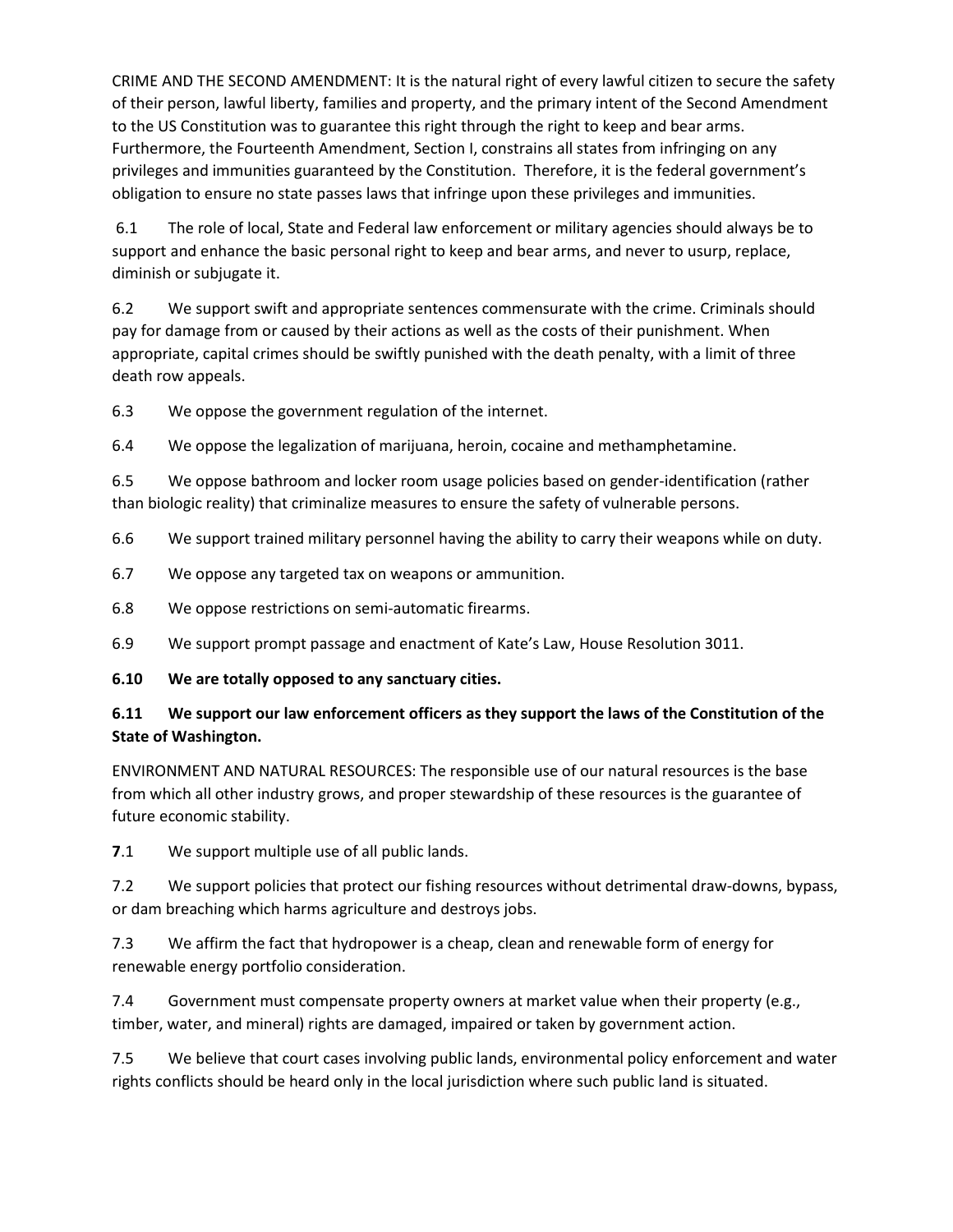7.6 We support a policy of reduction of federal and state holdings of lands and assets, and oppose the establishment of United Nations Education, Scientific and Cultural Organization (UNESCO) Biosphere Reserves on American soil, Agenda 21, the Yukon to Yellowstone buffer zones, or any other international or domestic plan designed or leading to the impairing of private property rights or the environmentally destructive under-utilization of public lands.

7.7 We believe water rights should stay with the landowners and other water users and not be transferred to state ownership or federal ownership.

7.8 Any land management standards imposed on private lands shall also be imposed on Federal and State lands.

7.9 We question the accuracy of the information used to suggest man-made climate change and reject any and all attempts to use this as an excuse to levy taxes or regulate business through a State or Federal program, including "Cap and Trade".

7.10 Wolves should not be listed as a state and/or federal endangered species. Further, the WDFW should immediately terminate the state Wolf Recovery Plan.

7.11 Land owners should be allowed to trap problematic or nuisance animals using leg holds or snares on their own property.

7.12 We believe that in natural resource lawsuits filed under the Equal Access to Justice Act that the plaintiff post a bond equal to one half the value of the proposed project or action. Should the plaintiff lose the lawsuit, the bond will be awarded to the proposed action agency.

7.13 We support the return of all public lands held in trust by the federal government, with the exception of those holdings as enumerated by the United States Constitution, to the state governments.

NATIONAL DEFENSE AND FOREIGN POLICY: One of the primary responsibilities of the Federal government is the securing of our national borders and interests through a strong, well-prepared military supplied with the best technology, intelligence, and resources available and that these borders and interests should never be subordinated to or breached by another nation or organization.

8.1 Participation in the United Nations threatens the sovereignty, security, or national interests of the United States; that participation should be discontinued.

**8**.2 Immediate action should be taken to bring a decisive halt to illegal immigration and trafficking of drugs, people, and other illegal substances across our borders, using military force, assets or technology where necessary. All existing immigration laws should be enforced, and any public entity or official should be tried as a criminal for refusing to do so. In pursuit of strong, secure borders, the border wall should be completed,

8.3 United States military personnel should never be placed under foreign or United Nations command.

8.4 We oppose the use of Foreign Aid.

8.5 In the interest of national security, we insist that our Nation's critical assets and infrastructure be owned, operated, maintained, and controlled by domestically owned or controlled public or private interests.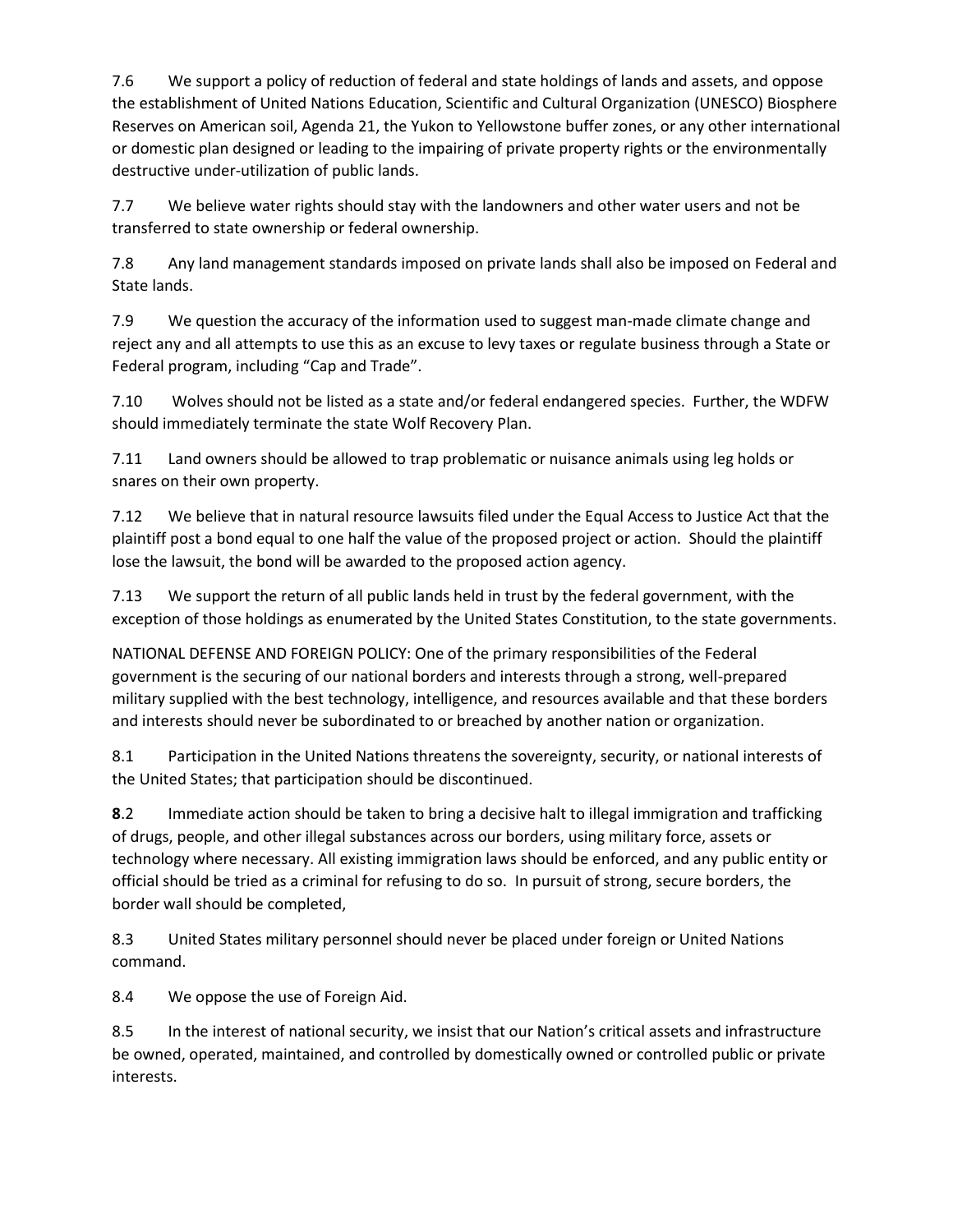8.6 As a matter of national defense and security, resources necessary to respond to any emergency must be produced in the United States.

8.7 Illegal immigrants should not be afforded the rights and benefits of citizenship, and should be removed to their country of origin upon discovery. Children born in the United States to persons who illegally enter or reside in the United States should not be granted the rights, benefits and privileges of citizenship.

8.8 Non-US citizens committing war crimes or acts of terrorism against the United States or its citizens should be tried in a military court and afforded the rights of the Geneva Convention, but should not be given the rights of a U S Citizen or tried in a civilian court.

8.9 The military should be allowed to develop and implement its own policies regarding sexual orientation, and should not be forced by any branch of government to adopt policies regarding this issue that may jeopardize national security and disrupt order or chain of command.

8.10 Congress should withdraw the United States from the World Trade Organization (WTO), North American Free Trade Agreement (NAFTA), and the Central American Free Trade Agreement (CAFTA).

8.11 We support our Constitutional obligation to uphold our treaties with our allies including Israel.

8.12 United Nations should be removed from United States soil and no American funding should be provided, including return of any lands held in interest by UN World Heritage center sites.

8.13 Refugee immigrants should be prevented from entering the United States until thorough vetting processes are in place, and refugee placement should occur only in those jurisdictions where all local government has taken positive action to welcome said approved, legally recognized refugees.

8.14 No United States citizen should be punished for a crime unless they are indicted by a jury of their peers.

LIMITED GOVERNMENT AND ELECTION REFORM: In a Constitutional Republic, only when Self Government is maintained can State and Federal Governments be restrained to their proper constitutional parameters and local governments empowered to preserve the sacred rights of their sovereign citizens. Furthermore, a secure and transparent system of elections and campaign finance is vital for the maintenance of a strong Republic.

**9**.1 We support the downsizing of Federal, Washington State, and local government and bureaucracy at all levels, and insist that the powers of each branch of government be strictly limited in scope and ability according to Constitutional parameters.

9.2 We support the elimination of unfunded mandates by all levels of government.

9.3 Growth management planning should be locally driven and controlled by County elected officials.

9.4 We support the Constitutional protections guarding private property from the threat of unjustified seizure by eminent domain.

9.5 We support the reaffirmation that the United States is a Republic and not a Democracy.

9.6 We support a federal level balanced budget amendment.